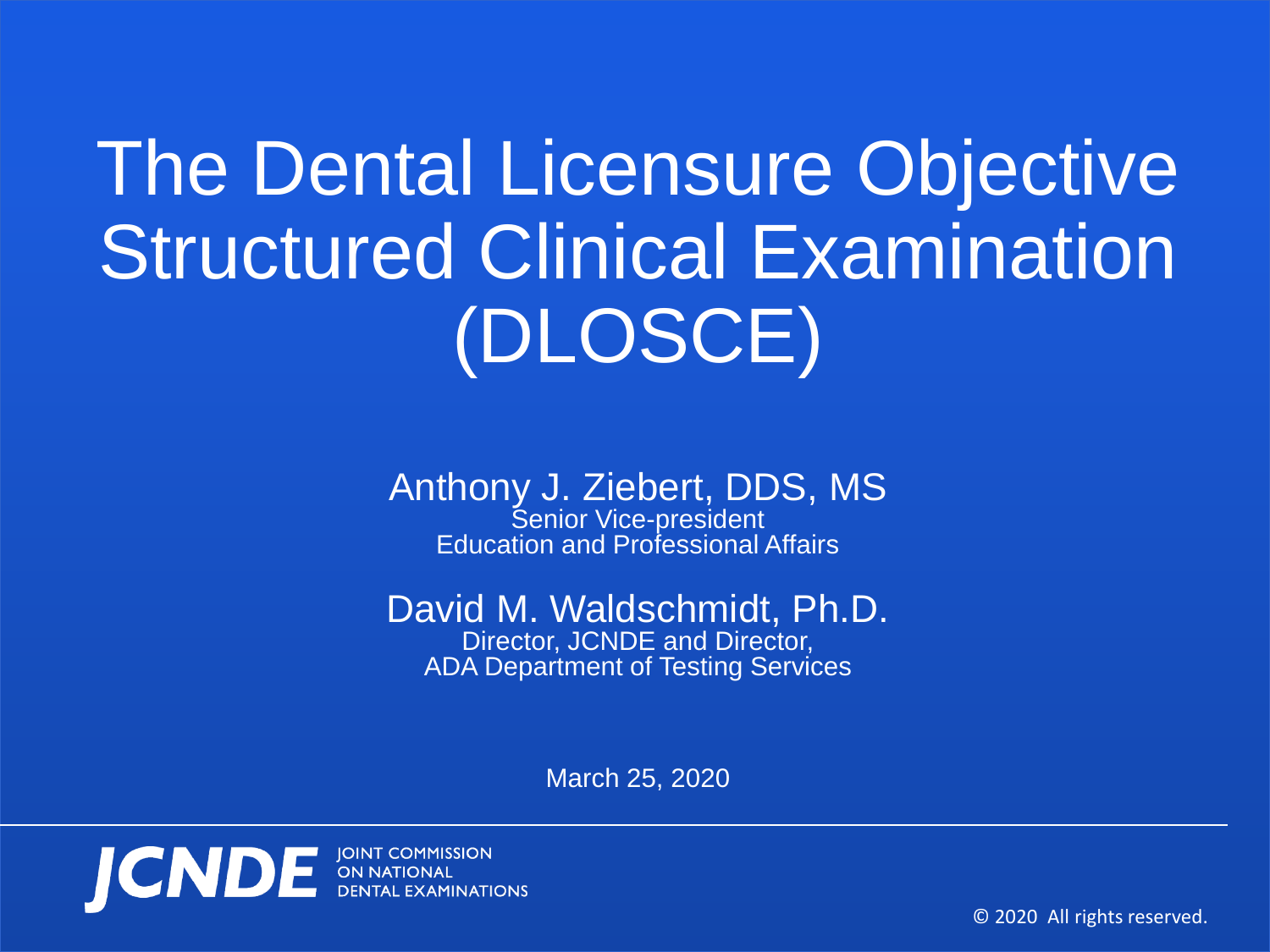### Why develop the DLOSCE?

- Eliminates undesirable situations and complications that can arise from the use of patients in the examination process (e.g., patient's more pressing needs not treated in lieu of pursuing the "perfect lesion")
- Gives state boards the ability to identify the incompetent beginning practitioner with strong exam reliability and validity evidence (and thus protects the public)
- Creates potential to increase licensure portability once fully implemented and accepted

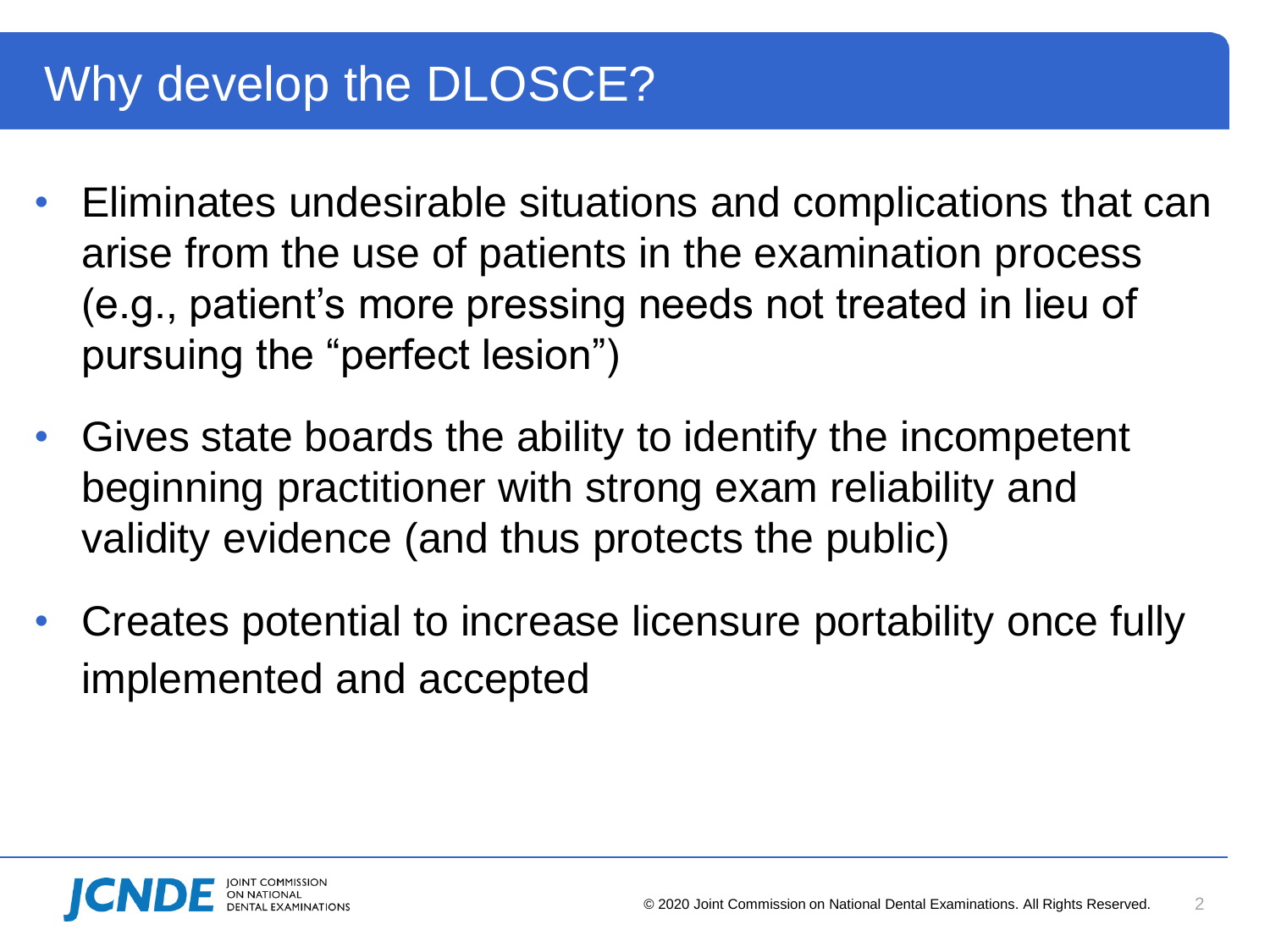# Why the JCNDE?

- The DLOSCE was originally overseen by the ADA Board of Trustees, which formed the DLOSCE Steering Committee in 2017.
- No other testing agencies expressed interest in moving this forward, and the ADA possessed the in-house expertise to develop the DLOSCE through its Department of Testing Services (DTS).
- Licensure examination programs involve a public trust that requires the examinations be administered, and decisions be made, in a consistent manner that permits due process and is as free from bias and conflict of interest as possible.
- The Joint Commission on National Dental Examinations (JCNDE) has a long and successful track record of delivering high quality, high stakes examinations for licensure purposes, that help protect the public.

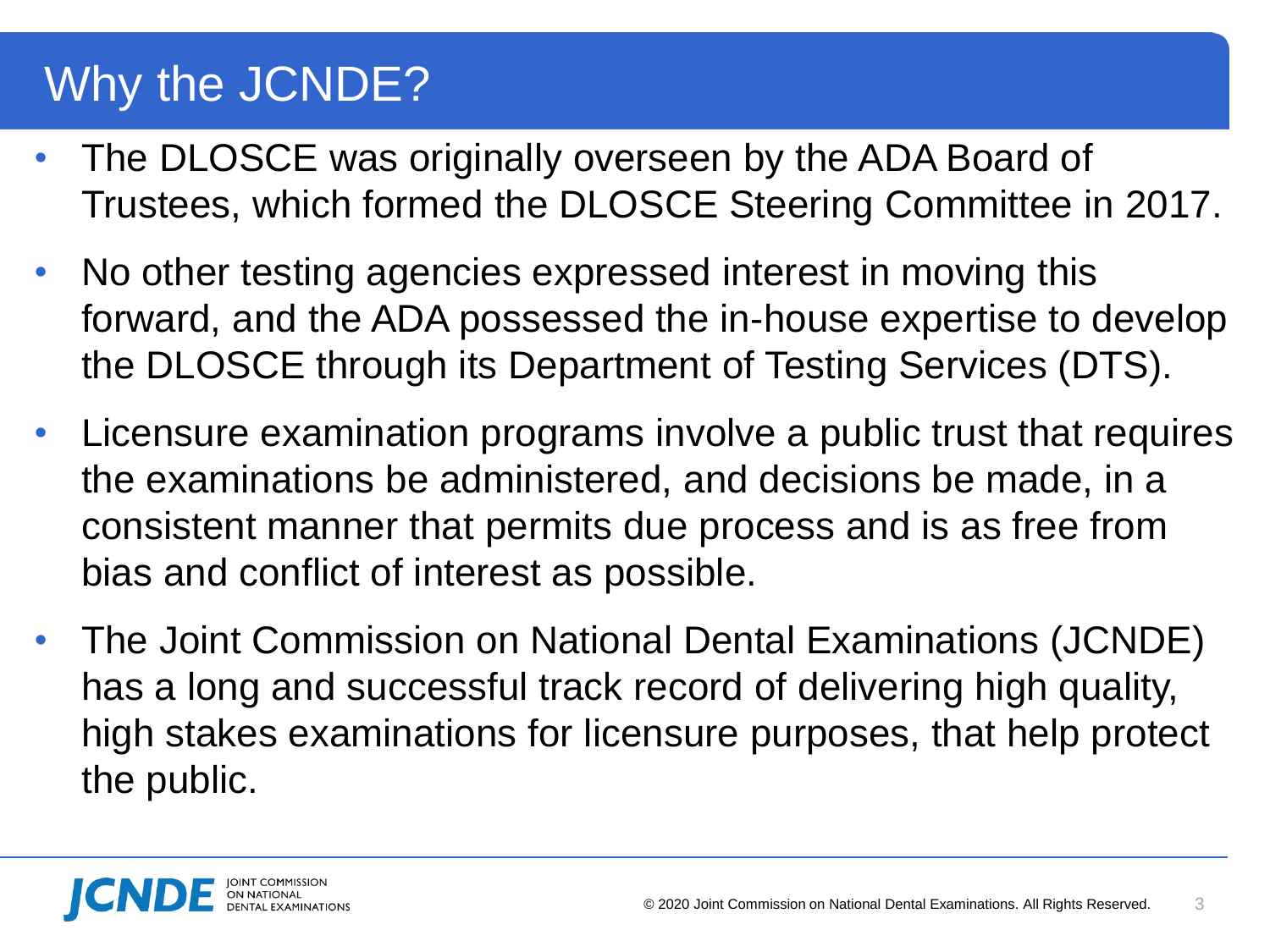### Who serves on the DLOSCE Steering Committee?

The DLOSCE is currently governed by the Joint Commission on National Dental Examinations. The DLOSCE Steering Committee continues to pursue its charge, now as a Committee of the JCNDE with membership as follows:

| <b>ADA Board of Trustees</b><br>members                                   | Dr. Roy Thompson, Chair (TN)<br>Dr. Craig Armstrong (TX) |
|---------------------------------------------------------------------------|----------------------------------------------------------|
| General dentist members<br>(formerly on CDEL)                             | Dr. Edward J. Hebert (LA)<br>Dr. Prabu Raman (MO)        |
| Educators with experience<br>teaching comprehensive clinical<br>dentistry | Dr. Michael Kanellis (IA)<br>Dr. Frank Licari (UT)       |
| State dental board members                                                | Dr. David Carsten (WA)<br>Dr. Mark R. Stetzel (IN)       |
| Joint Commission on National<br>Dental Examinations (JCNDE)<br>members    | Dr. Cataldo Leone (MA)<br>Dr. William Robinson (FL)      |

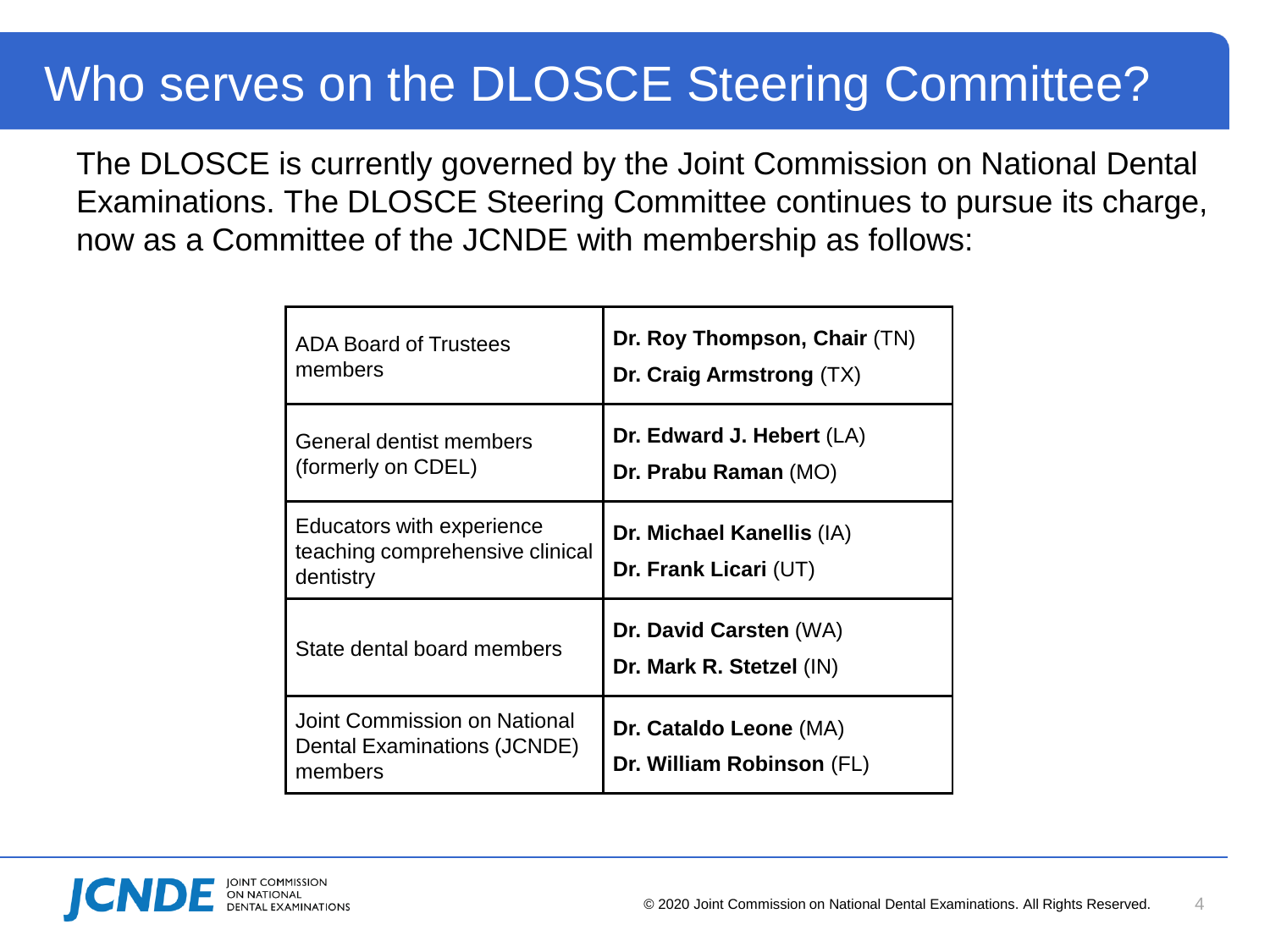### What is the Committee's charge?

- Identify governance structure for DLOSCE administration.
- Identify and establish examination content areas and test specifications.
- Establish general structure for the examination and permissible item formats.
- Identify and establish test construction team (TCT) structure, and issue a call for test constructors.
- Identify and contract key vendors (e.g., technology, testing vendors) to support examination administration.
- Identify state(s)/region(s) for the DLOSCE field test(s).
- Develop a DLOSCE candidate guide, and prepare DTS' systems (Aptify) for DLOSCE candidates and test users.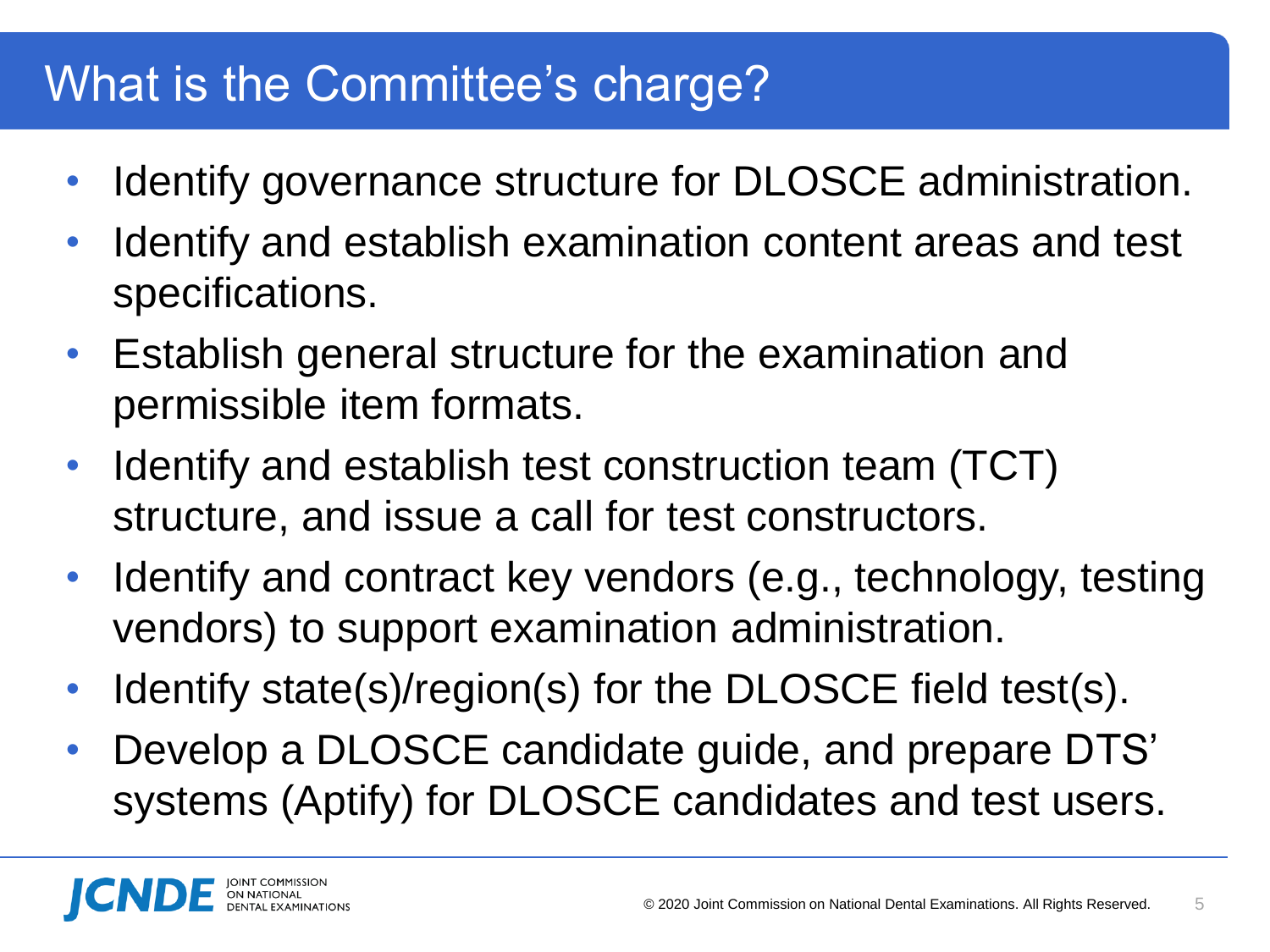### What is an Objective Structured Clinical Examination (OSCE)?

- Method of measurement
- Candidates rotate through short, standardized stations
- Assesses clinical competence and skills, and is widely used in health sciences
- Measures clinical skills such as communication, clinical examination, knowledge of procedures, prescriptions, etc.
- Success requires critical thinking

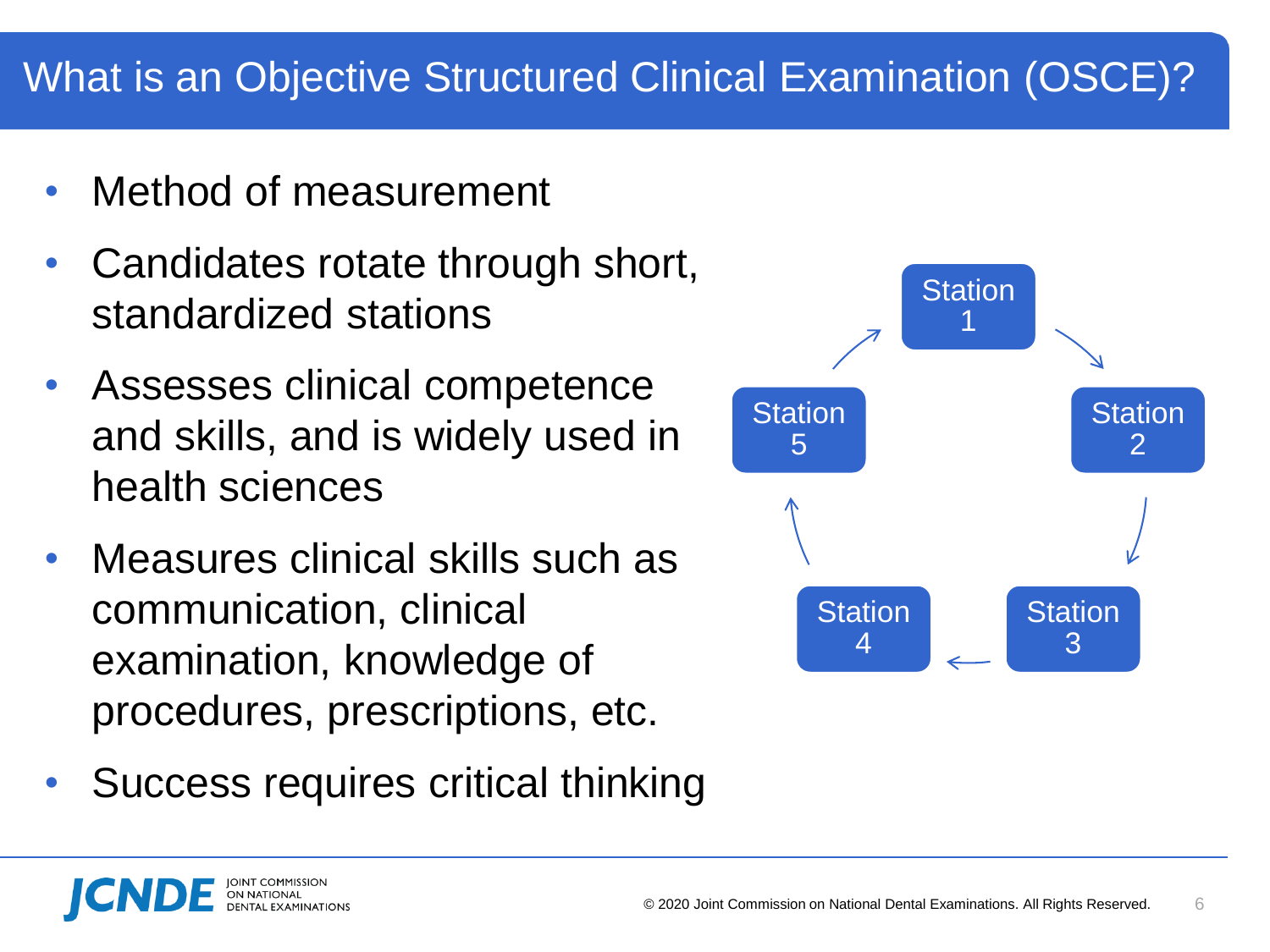# Why conduct an OSCE?

- Benefits include:
	- Assesses broad range of skills, including clinical and theoretical knowledge
	- Standardized (stations, competencies, tasks)
	- Strong validity evidence
	- Reliable
	- Fair

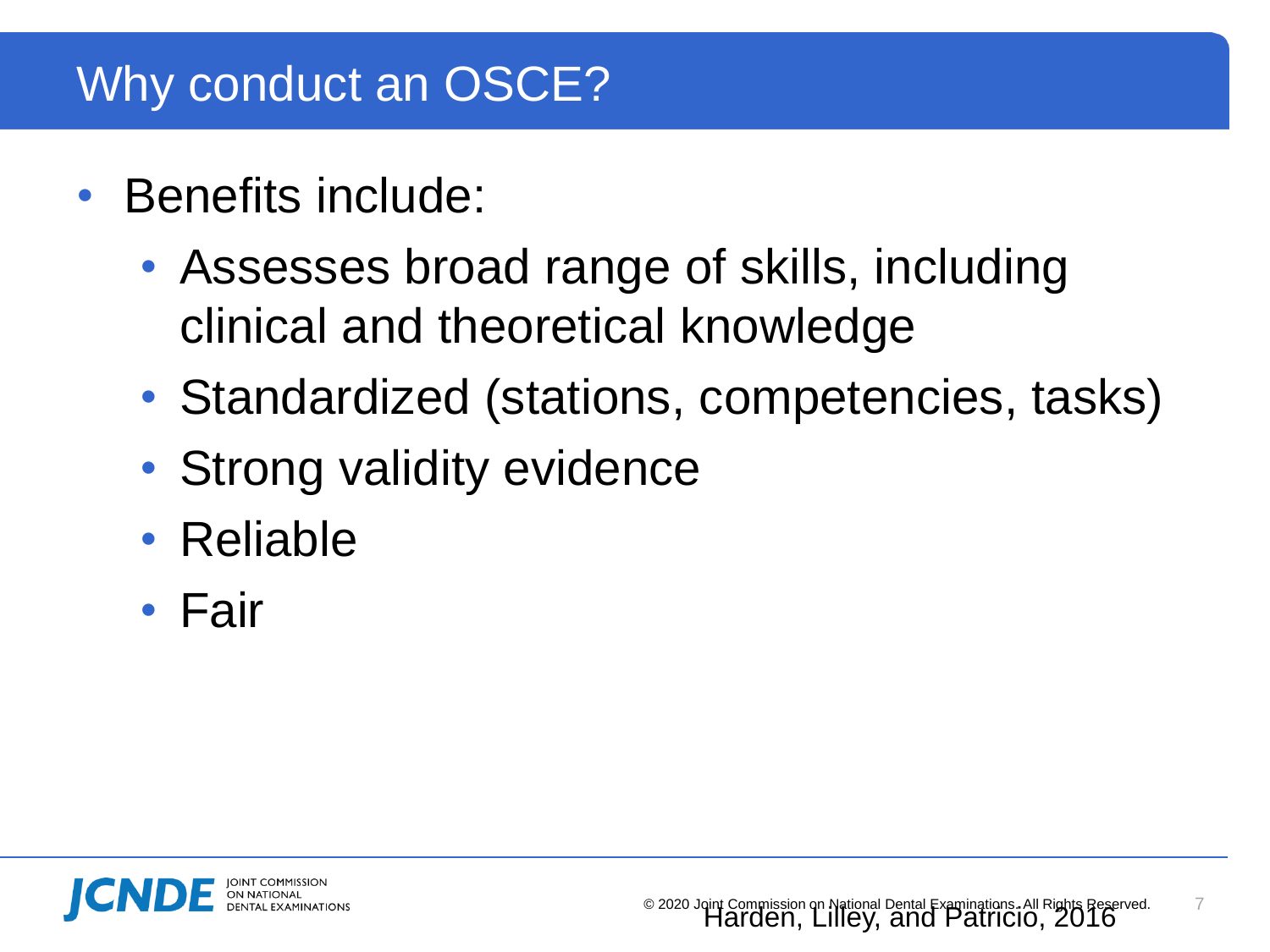### *The Standards for Educational and Psychological Testing*

- The *Standards* were developed by the American Educational Research Association (AERA), American Psychological Association (APA), and the National Council on Measurement in Education (NCME).
- The *Standards* provide considerations for developing, implementing, and evaluating tests.
- The *Standards* and industry best practices help guide DTS activities as examinations are designed, constructed, and implemented.
- DTS' primary focus is on validity, the evidence that supports the interpretation and use of examination results.

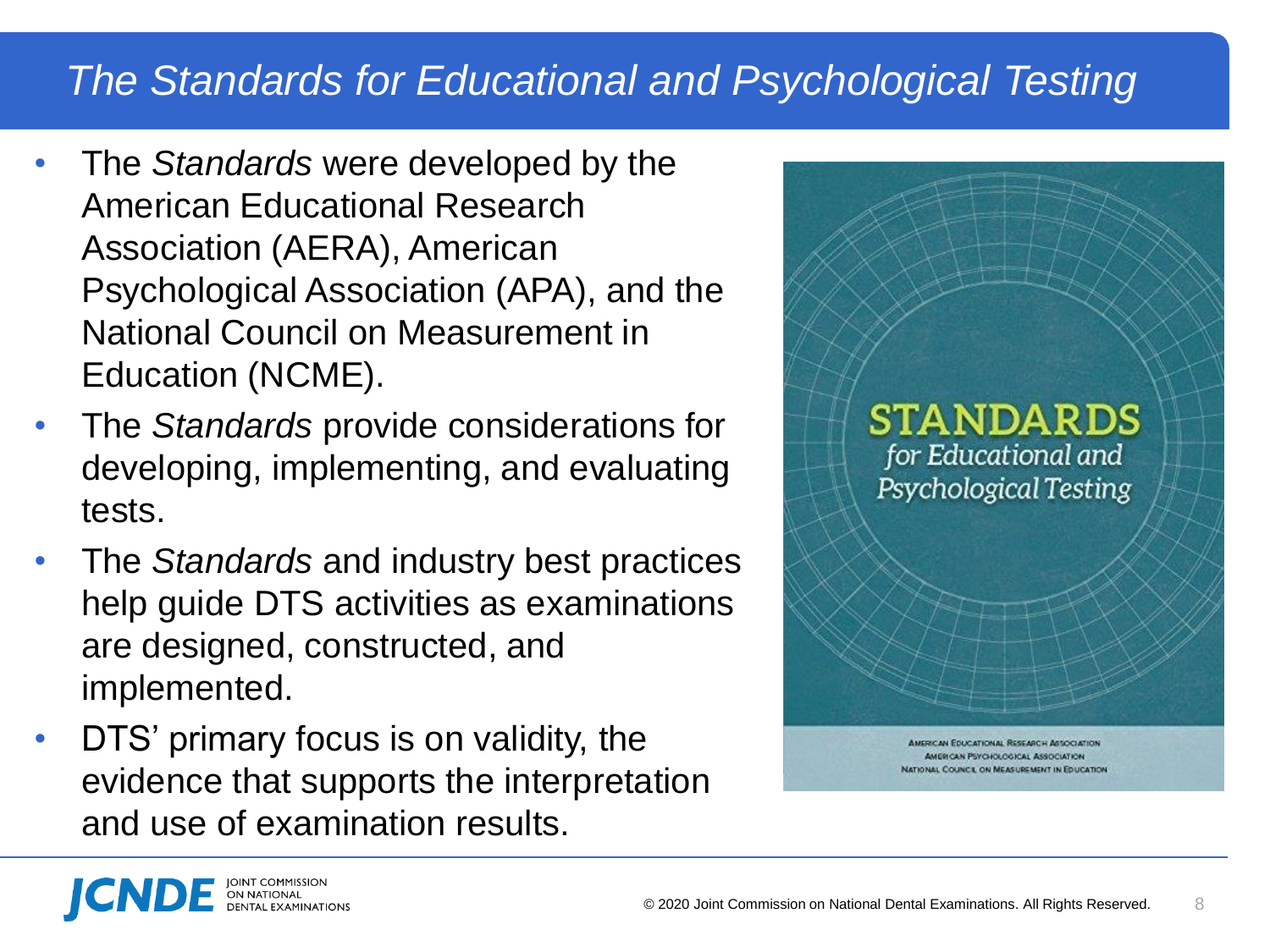### Twelve Steps for Test Development (Downing, 2006)

| 1. Planning                 | 7. Test Administration                |
|-----------------------------|---------------------------------------|
| 2. Content Definition       | 8. Test Scoring                       |
| 3. Test Specifications      | 9. Standard Setting                   |
| 4. Item Development         | 10. Reporting Test Results            |
| 5. Test Design and Assembly | 11. Item Banking                      |
| 6. Test Production          | 12. Technical Reports /<br>Validation |

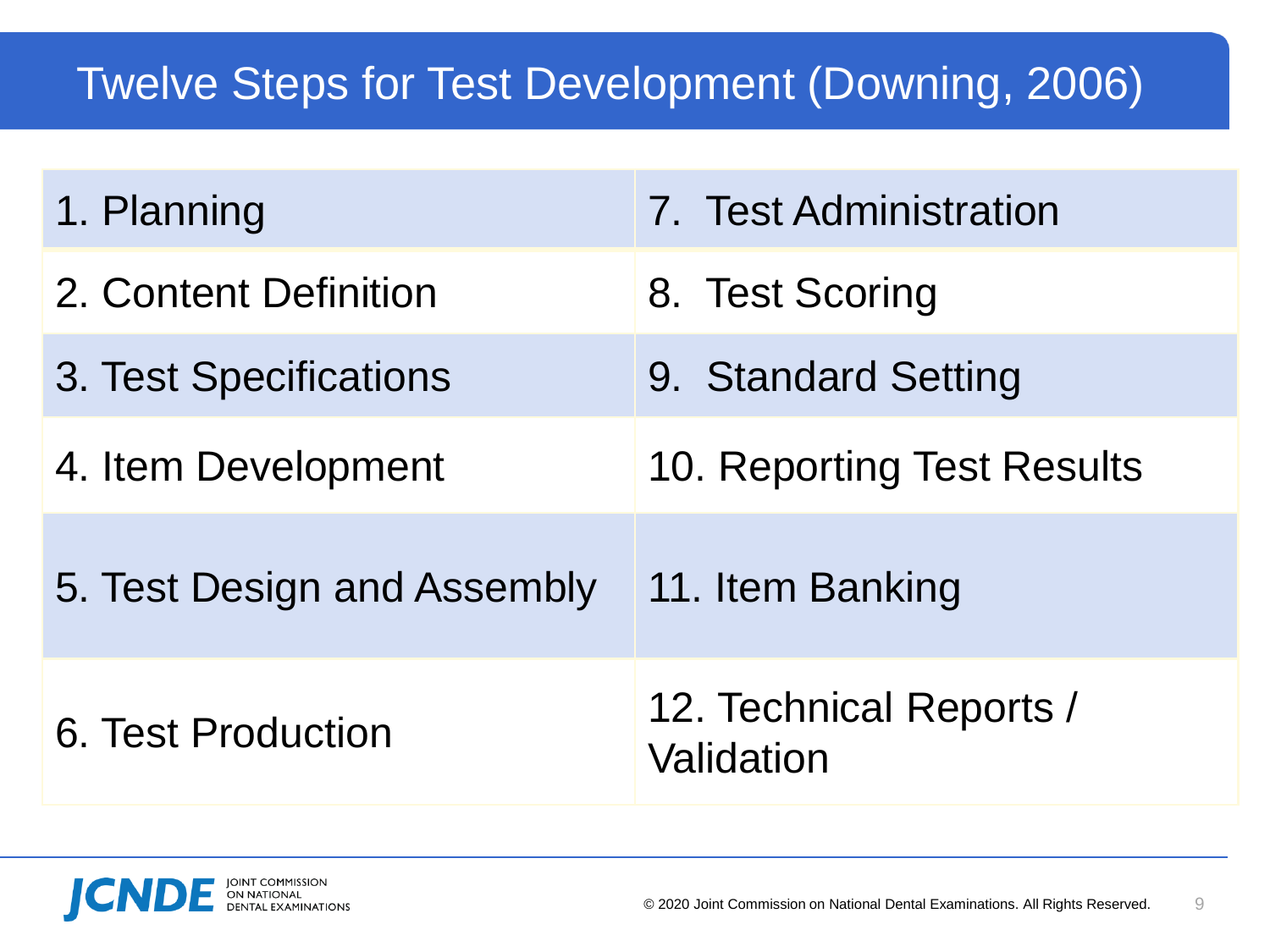### Can OSCEs Currently be Found in Dental Licensure?

- The OSCE developed by the National Dental Examining Board (NDEB) of Canada provides an example of one possible approach.
	- Development is a critical activity undertaken by experts (mostly specialists)
	- Questions are selected by general practitioners to ensure clinical relevance
	- Examination content is kept up to date each year through annual meetings involving careful examination of practice trends
	- The OSCE is administered three (3) times per year (March, May, and November) in fixed testing windows
	- Administrations include 50 physical stations with two questions each, plus rest stations
	- Stations are focused and short (5-minutes), with a mix of station types/competencies evaluated
	- NDEB Canada will transition to a "Virtual OSCE" in the near future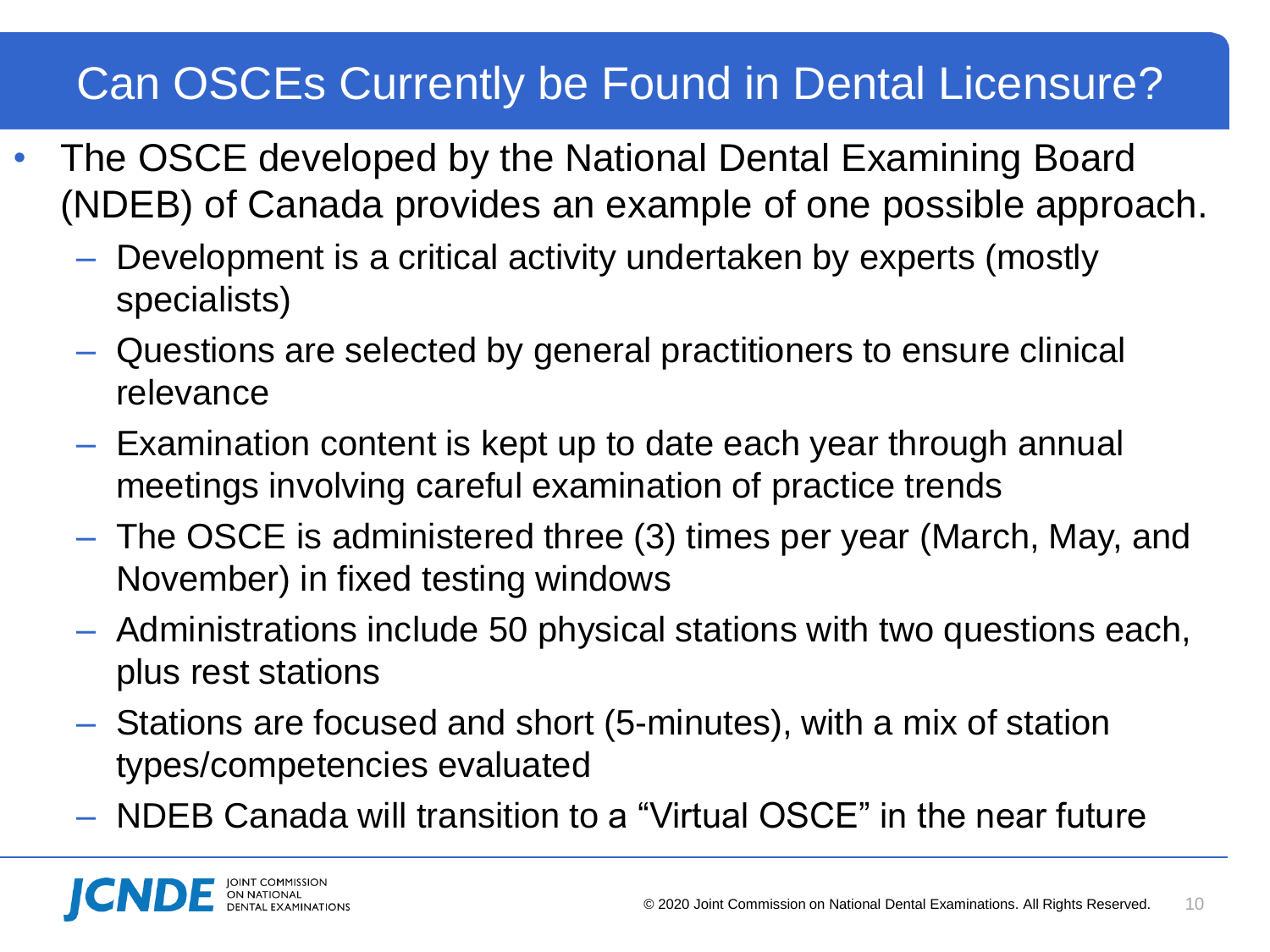### How does NDEB of Canada present questions?

### • NDEB OSCE characteristics:

- Most questions have
	- a critical answer
	- a critical error
	- multiple distractors, and
	- ancillary correct answers
- Questions require candidates to display depth and breadth of clinical judgment.

"Does the candidate think like a doctor?"

– The focus rests on what the candidate can do, emphasizing cognitive skills involving application/synthesis as opposed to simple recall.

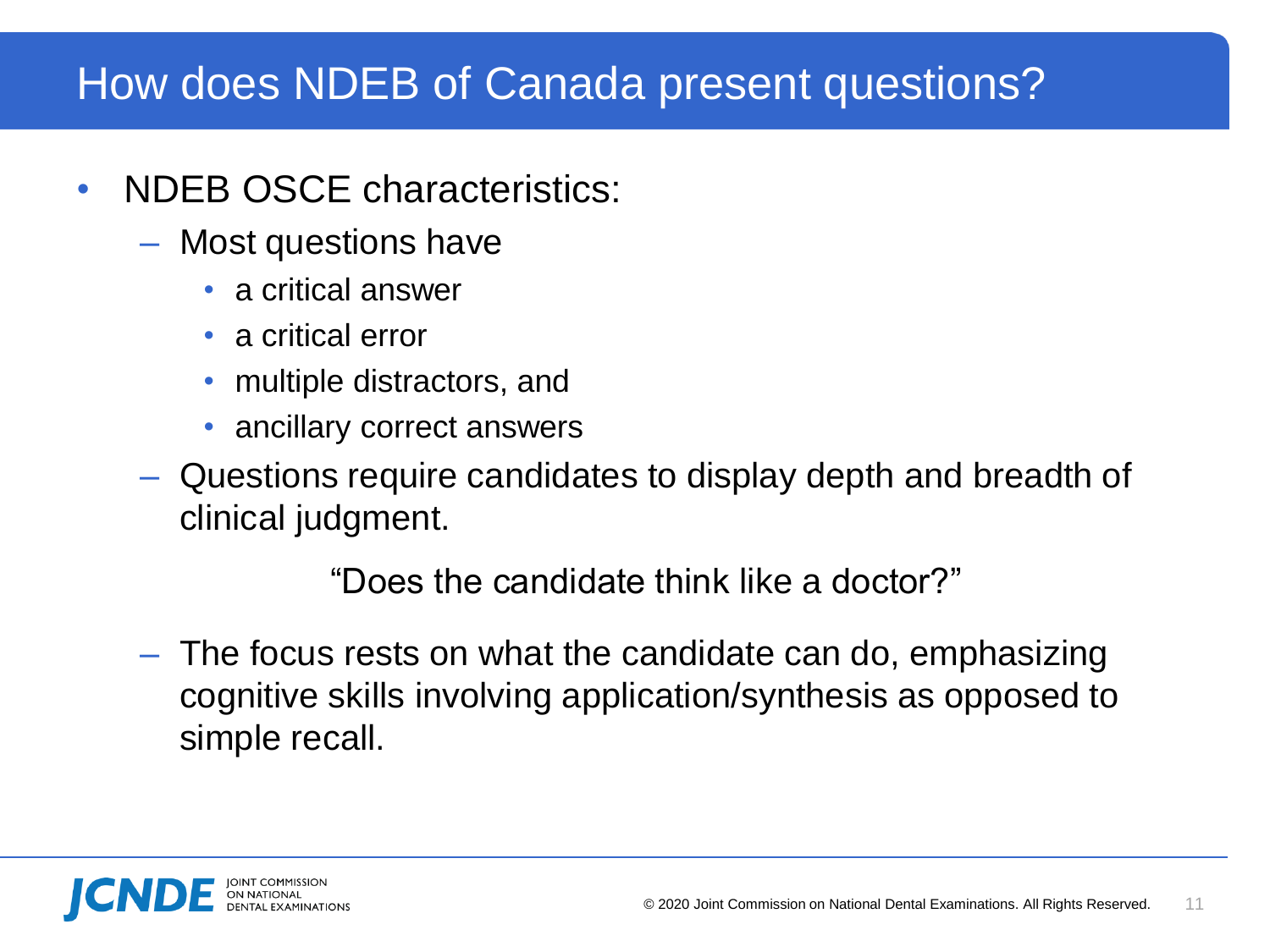# What evidence supports Canada's OSCE?

- Gerrow, Murphy, Boyd, and Scott (2003) conducted a study to evaluate the concurrent validity of the NDEB Canada Written Examination and Objective Structured Clinical Examination (OSCE)
- Examination performance was correlated with student performance in the final year of the D.D.S./D.M.D. program.
- Research participants included 2,317 students at nine Canadian dental schools who completed both NDEB examinations between 1995 and 2000.
- Positive correlations were found between students' examination scores and final year results
	- Written examination and final year results: (r=0.43, p<. 001)
	- OSCE and final year results: (r=0.46, p<. 001)
- Year-to-year and school-to-school variations were minimal.
- These findings supported the concurrent validity of both NDEB examinations.

Source: Gerrow, J.D., Murphy, H.J., Boyd, M.A., and Scott, D.A. (2003). Concurrent validity of written and OSCE components of the Canadian Dental Certification Examinations. Journal of Dental Education, 67 (8), 896-901.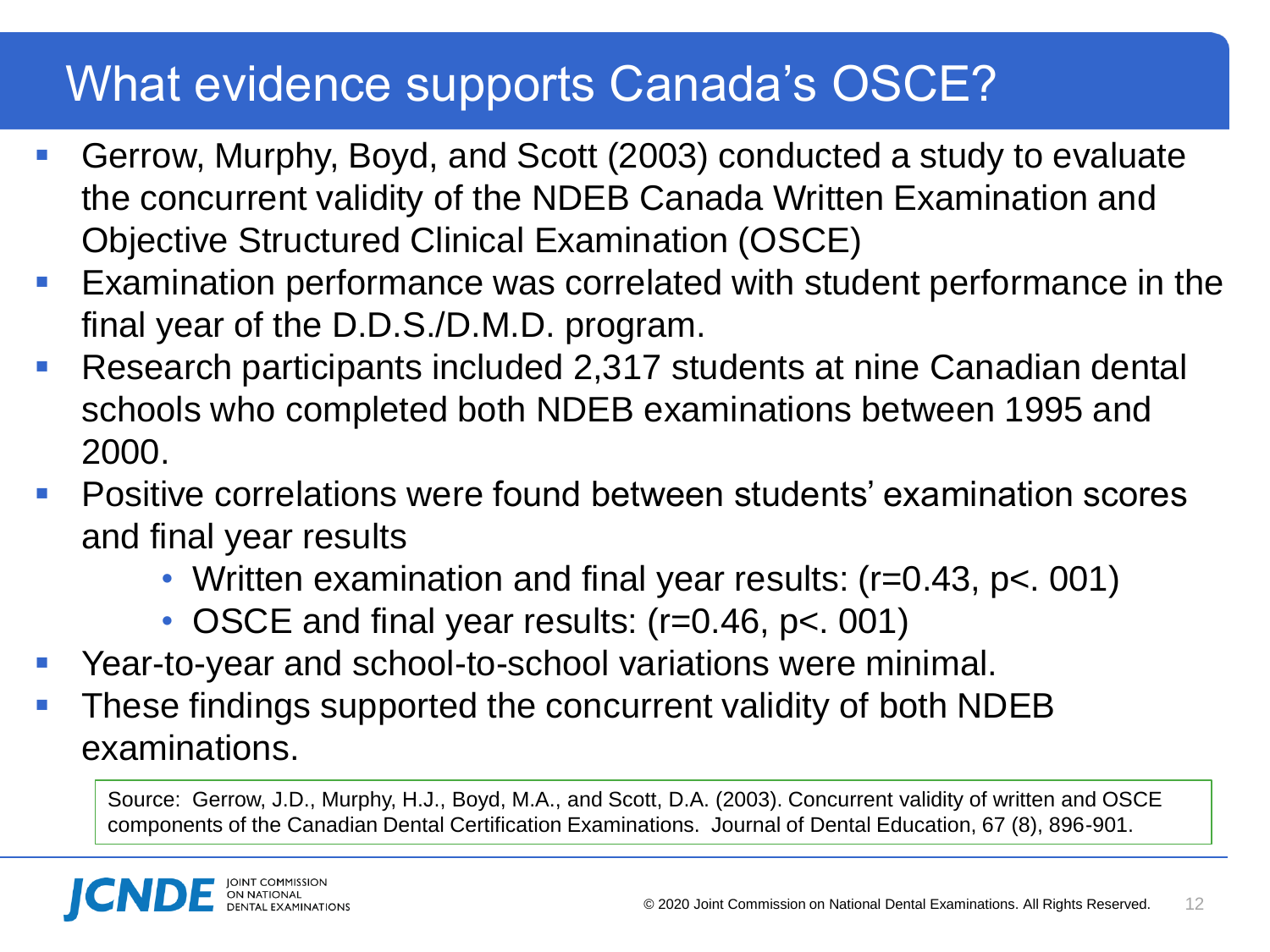### What does the US DLOSCE cover?

- Focused exclusively on the clinical tasks a dentist performs while providing direct, chair-side treatment to patients.
- A "virtual OSCE"
- Use of a "traditional manikin" hand skill assessment is not included
- The DLOSCE is designed to reliably and accurately reflect the practice of clinical dentistry within the United States
- The DLOSCE Working Committee has been engaged in content development activities since the 4<sup>th</sup> quarter of 2018

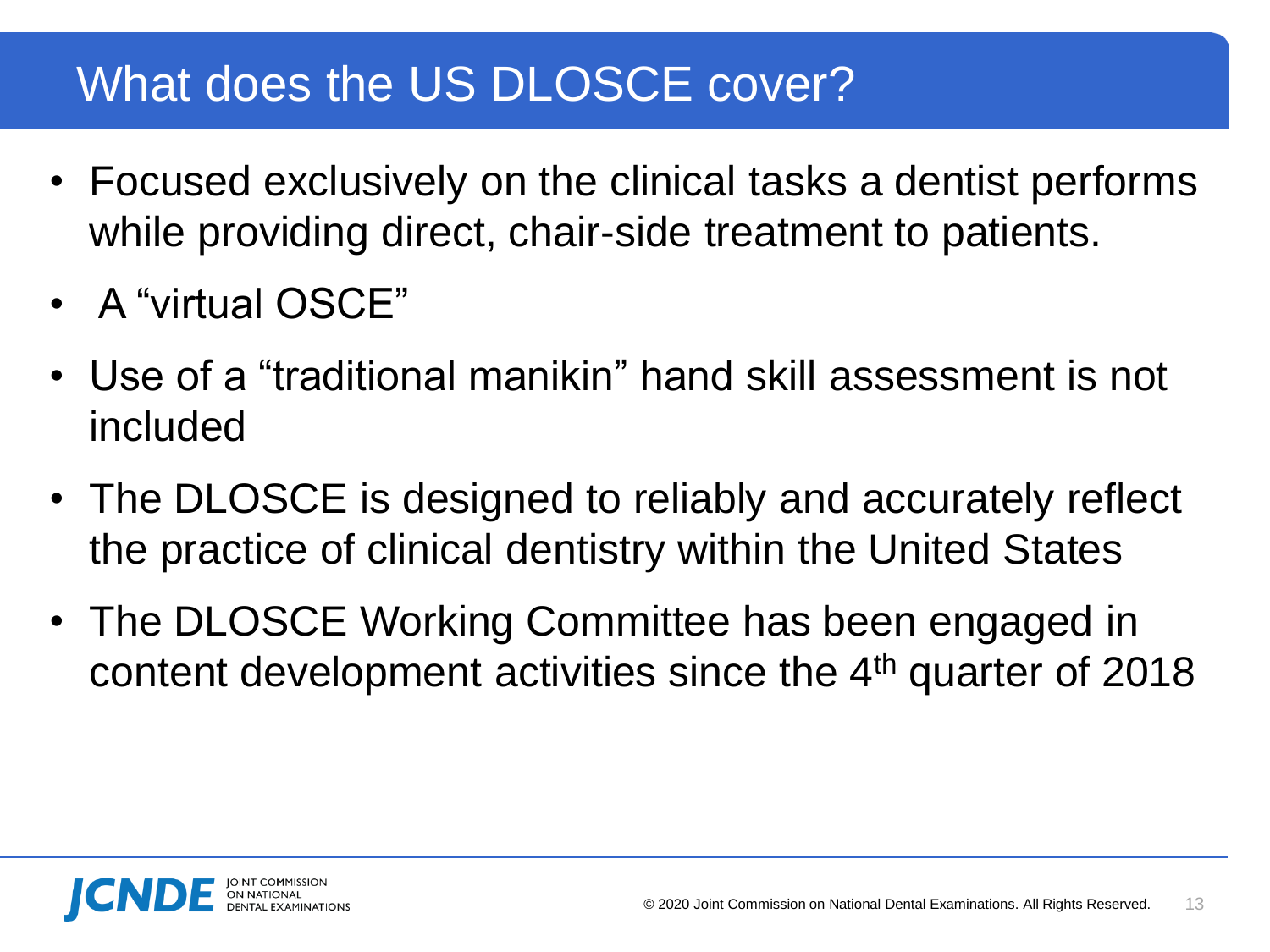### What does the DLOSCE cover?

- Focal topic areas:
	- Restorative Dentistry
	- Prosthodontics
	- Oral Pathology, Pain, and TMD
	- Periodontics
	- Oral Surgery
	- Endodontics
	- Orthodontics
	- Medical Emergencies
	- Prescriptions
- Areas covered across topic areas include Diagnosis, Treatment Planning, and Occlusion
- Each form of the DLOSCE must include at least one item involving each of the following patient types: 1) pediatric, 2) geriatric, 3) special needs, 4) medically complex

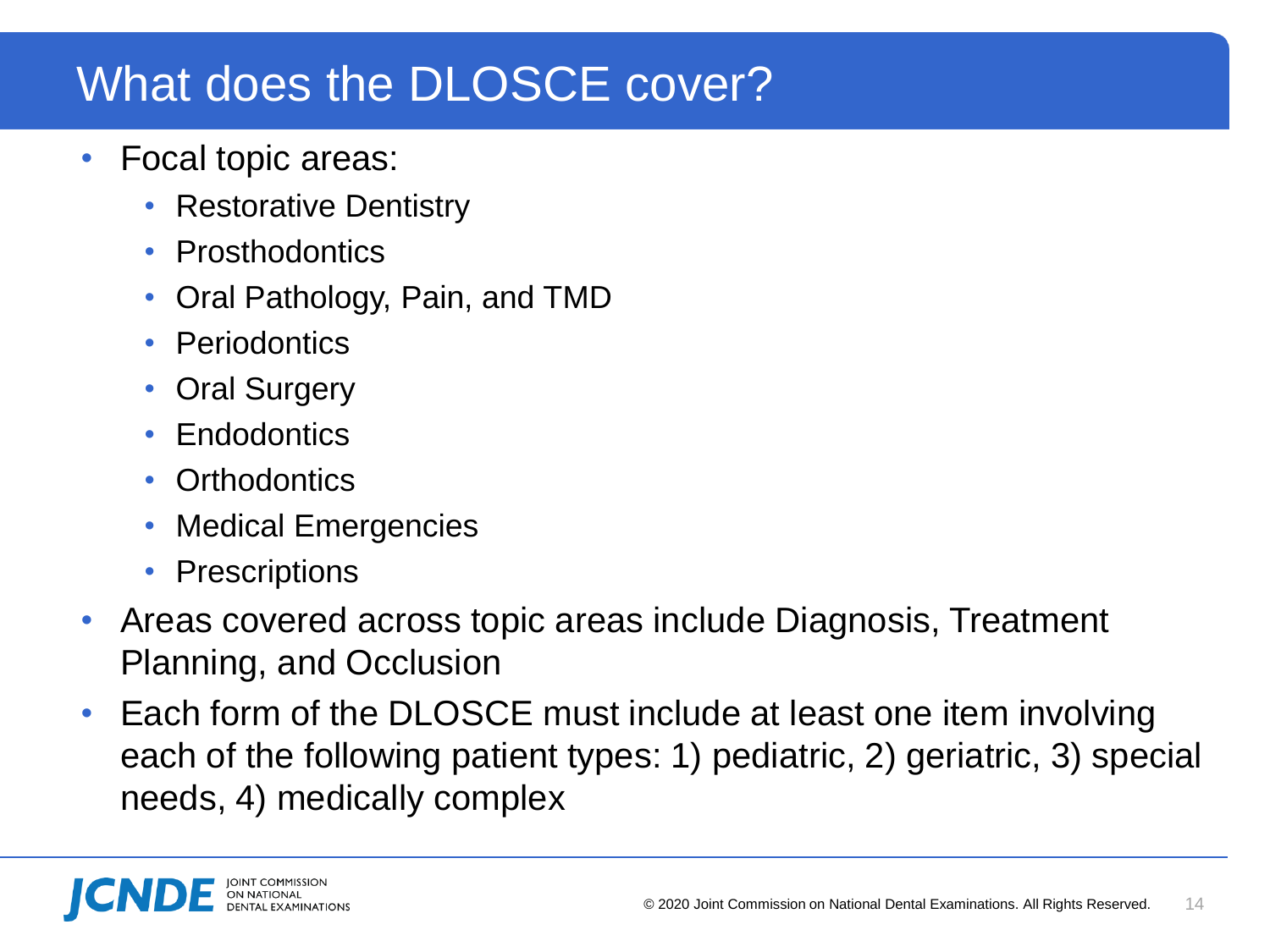# Example DLOSCE Question Format

#### Select **ONE OR MORE** correct answers.

Which describes the MO composite restoration on tooth 19?

Acceptable Unacceptable interproximal contact Over-contoured proximal surface Under-contoured proximal surface Overhang present Cavosurface void present Hyperocclusion Exposed dentin present

#### **3D Model**

The candidate would be presented with a 3D model showing a MO composite restoration on tooth 19.

The candidate could manipulate the model (e.g., rotate, zoom) in order to view the restoration from multiple angles

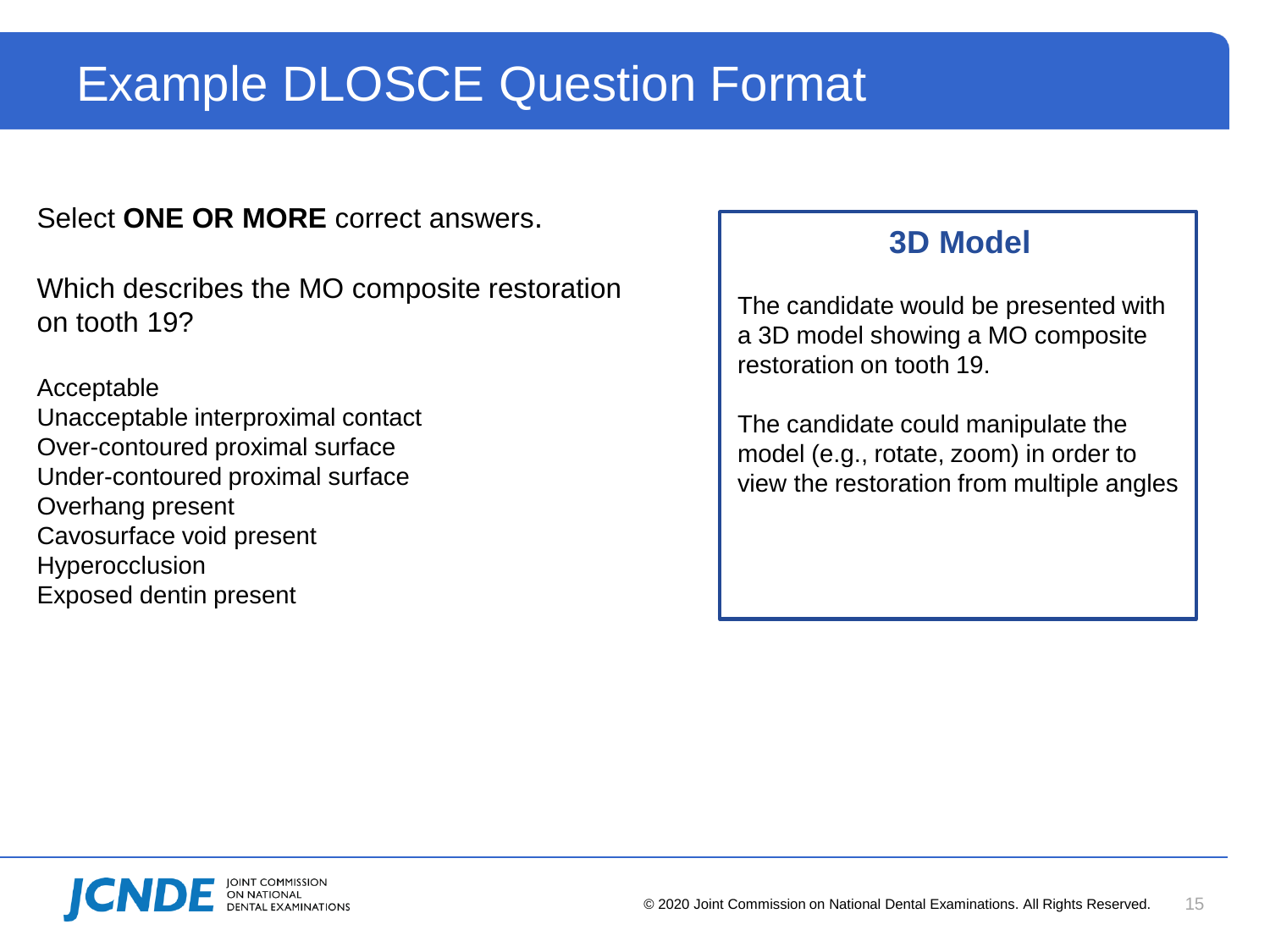### How do the DLOSCE and INBDE differ?

- The DLOSCE and Integrated National Board Dental Examination (INBDE) both assess clinical skills (e.g., diagnosis and treatment planning, oral health management). However, key differences also exist:
	- The DLOSCE is focused exclusively on the clinical tasks a dentist performs while providing direct, chair-side treatment to patients.
		- Micro-judgments, errors and knowledge of success criteria, narrow focus
	- The INBDE focuses on cognitive skills:
		- the biomedical underpinnings of clinical decisions, broader focus that includes the "why"
		- practice and profession considerations, evidence based dentistry, being good consumers of research, patient oral health care education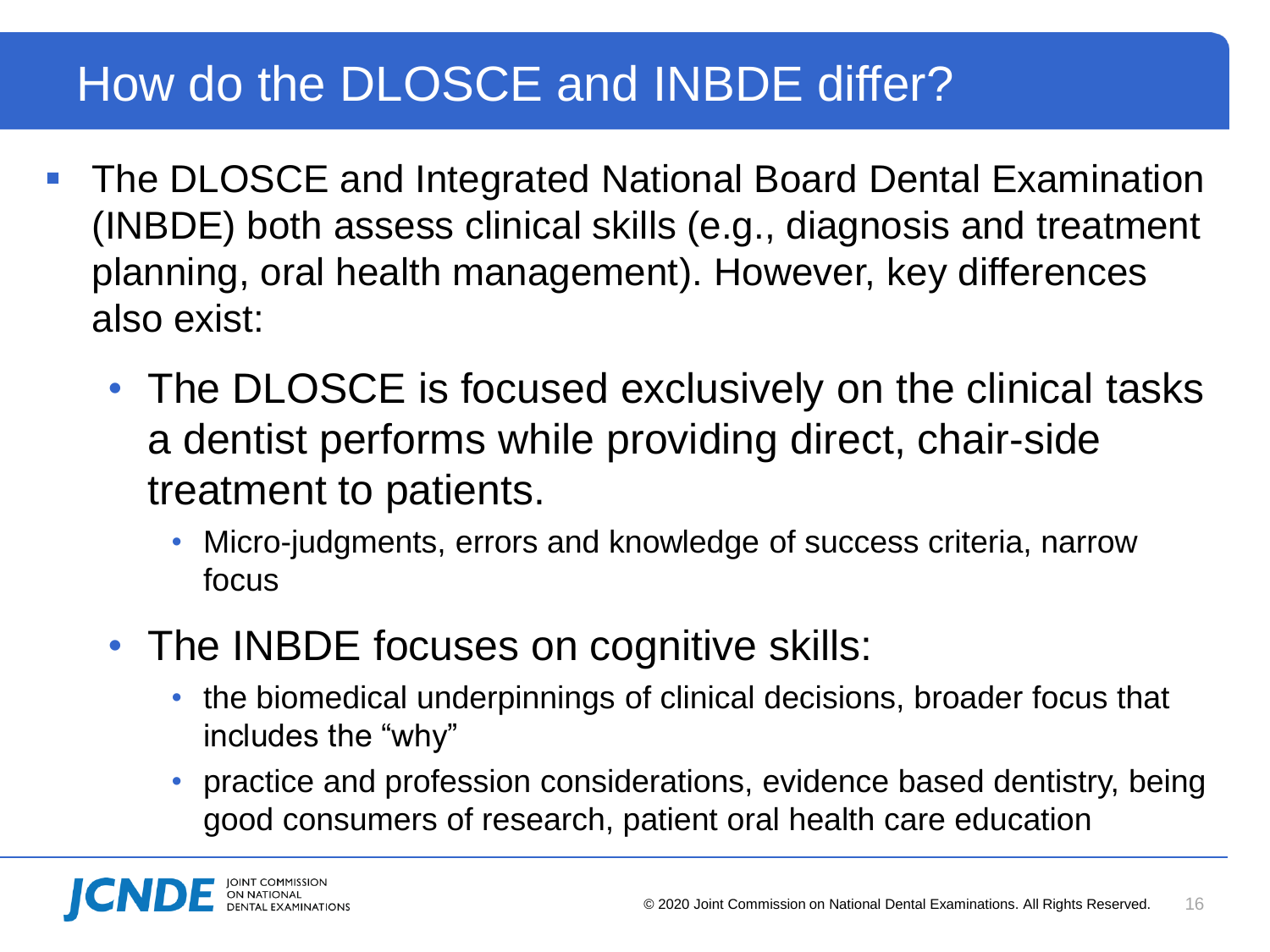### How do the DLOSCE and INBDE differ?

• Examples of how the INBDE and DLOSCE conceptually differ:

| <b>INBDE Example</b>                                                                                                                                                          | <b>Corresponding DLOSCE Example</b>                                                                                                                                                               |
|-------------------------------------------------------------------------------------------------------------------------------------------------------------------------------|---------------------------------------------------------------------------------------------------------------------------------------------------------------------------------------------------|
| Understand basic principles of pharmacokinetics and<br>pharmacodynamics for major classes of drugs and<br>over-the-counter products to guide safe and effective<br>treatment. | Review patient information and write an appropriate<br>prescription.                                                                                                                              |
| Understand local and central mechanisms of pain<br>modulation.                                                                                                                | Identify the final needle position (point of insertion,<br>angulation, and depth) immediately prior to injection<br>that will best accomplish complete local anesthesia for<br>a given procedure. |
| Understand dental material properties, biocompatibility,<br>and performance, and the interaction among these in<br>working with oral structures in health and disease.        | Identify one or more flaws present in a metal-ceramic<br>restoration.                                                                                                                             |
| Understand the principles and logic of epidemiology<br>and the analysis of statistical data in the evaluation of<br>oral disease risk, etiology, and prognosis.               | No corresponding DLOSCE example. Epidemiology<br>and statistics are not covered on the DLOSCE.                                                                                                    |

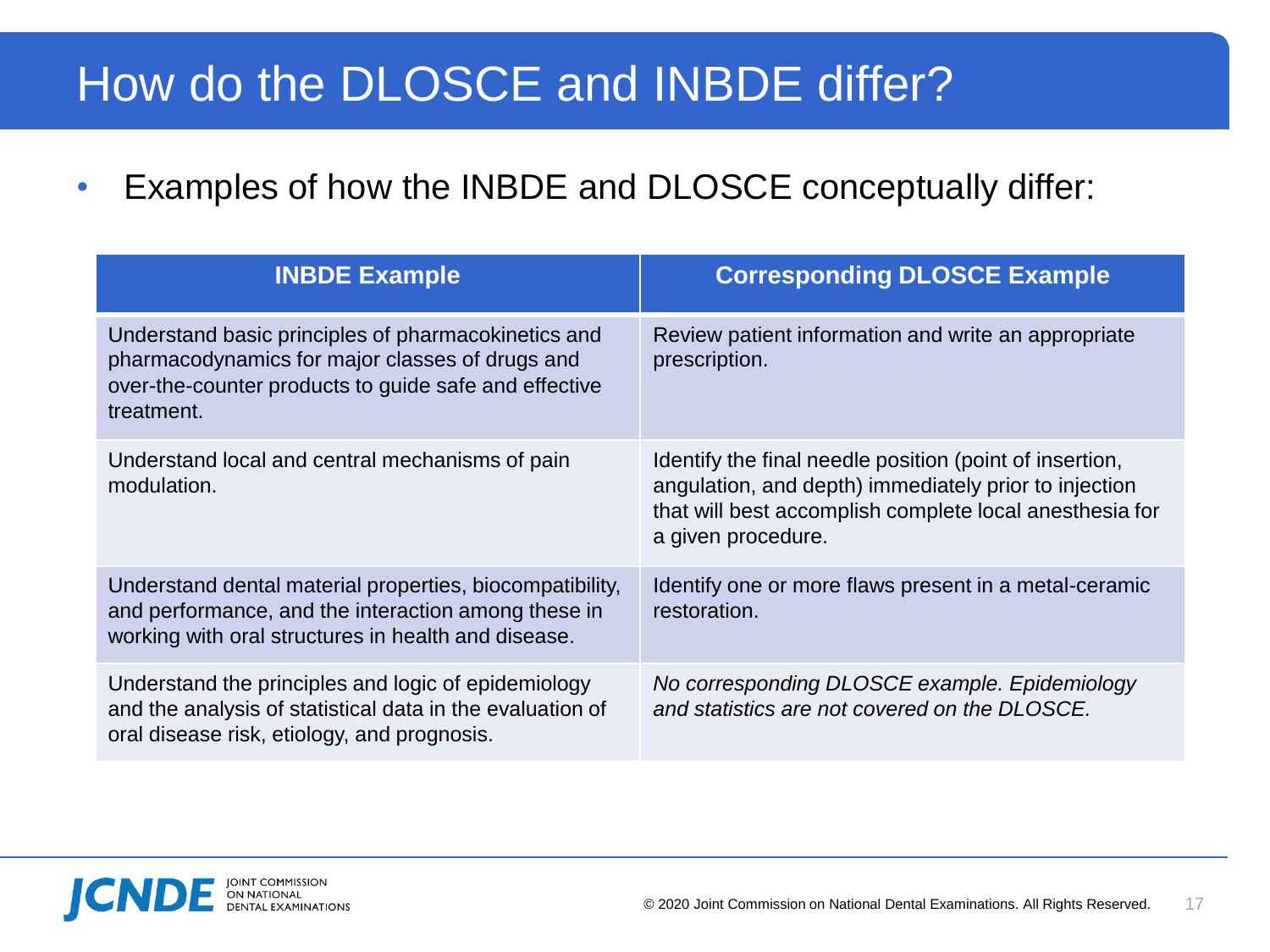### Official Release

- In the coming year, the JCNDE and its DLOSCE Steering Committee will continue to provide updates to communities of interest
- Updates are made available through the DLOSCE website:
	- ada.org/dlosce